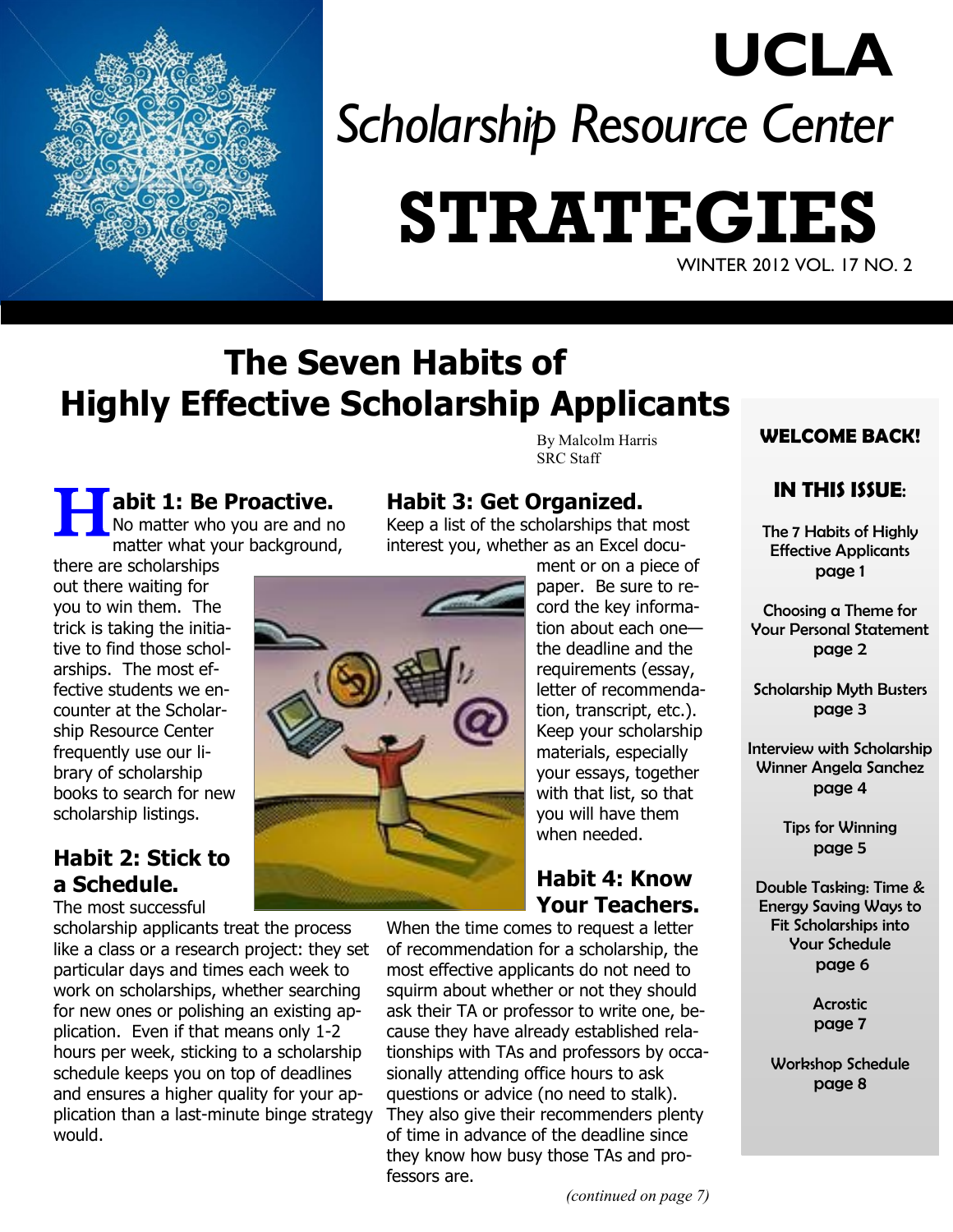# CHOOSING A THEME FOR YOUR PERSONAL STATEMENT

By Elizabeth Raisanen SRC Staff

ave you ever found yourself struggling with<br>writer's block while trying to compose your p<br>sonal statement for a scholarship application<br>essay? If you're having trouble figuring out w<br>to write about, you may want to think m ave you ever found yourself struggling with writer's block while trying to compose your personal statement for a scholarship application essay? If you"re having trouble figuring out what present yourself to the selection committee for each scholarship you are applying for. you with other life or career goals.

The scholarship personal statement should not merely list your activities, interests, and accomplishments (that's what your résumé is for!). Rather, the personal statement should give scholarship committees a sense of who you are, what you"ve done, and what you hope to do. Because you will not be able to discuss every activity you"ve ever participated in and every goal you"ve achieved or set for yourself, it pays to be strategic about the activities, accomplishments, and goals that you do share in your essay.

The strongest personal statements often employ one or two themes that provide a focus for the essay (as well as for the other components of the scholarship application). These themes also emphasize the

subject area(s) that determine a student's scholarship eligibility, and demonstrate some of the personal qualities that scholarship committees wish to see in their applicants.

Consider one of the following options when developing a theme for your personal statement, or visit the UCLA Scholarship Resource Center to discuss additional essay themes with a counselor. Keep in mind that these themes are merely suggestions. You should feel free to combine or modify them, or even create your own!

#### **Sample Theme #1: The Creative Talent**

Are you exceptionally skilled in a creative discipline such as the visual arts, music, dance, drama, creative writing, or photography? Have you spent a lot of time practicing your art and honing your skills? If so, you may wish to consider this essay topic, as it could help you demonstrate your hard work, focus, and determination to scholarship committee members. Remember: Committee members also value wellroundedness in their applicants, so you shouldn't appear onedimensional in your essay. You could consider demonstrate

ance your creative work with other kinds of activities. You may also want to consider explaining how the character traits that made you successful in your creative discipline will help

#### **Sample Theme #2: The Entrepreneur**

Have you started your own business? Do you constantly have great ideas for products, services, or other entrepreneurial projects? Might you even have a patent pending? If so,

> you might be a budding entrepreneur, and a scholarship essay focused on this theme could help to demonstrate your self-initiative, creativity, versatility, and business acumen (particularly if you ran a successful business while you were still a student!). Remember: You don"t want to come across as greedy or as someone who is out to make a quick profit (or that you view the acquisition of scholarships in this light). You should also make it clear that your business ventures have not interfered with your education. Ideally, you should be able to tie your past or current business ventures to future life or career goals.

#### **Sample Theme #3: The Survivor**

If you have overcome significant obstacles in your life (including, but not limited to, economic hardships, family problems, medical conditions, or other kinds of personal issues), *and you feel comfortable* discussing how overcoming those obstacles has shaped the person you are today, this essay theme might be for you. Remember: Merely describing a difficult situation you"ve been in isn"t enough. Committee members will want to know *how* you responded to your situation. In addition, if the obstacles you have overcome have influenced your life or career goals in any way, you should make that clear in your essay, too.

Remember to attend one of the SRC"s Winter Quarter workshops on *How to Write Personal Statements* (see schedule on the back page of this newsletter), as well as to make an appointment for a writing consultation with an SRC counselor!

*Themes in this article were adapted from Ben Kaplan's* How to Go to College Almost for Free *(Harper Collins, 2002).*



ing your proficiency in several creative disciplines, or bal-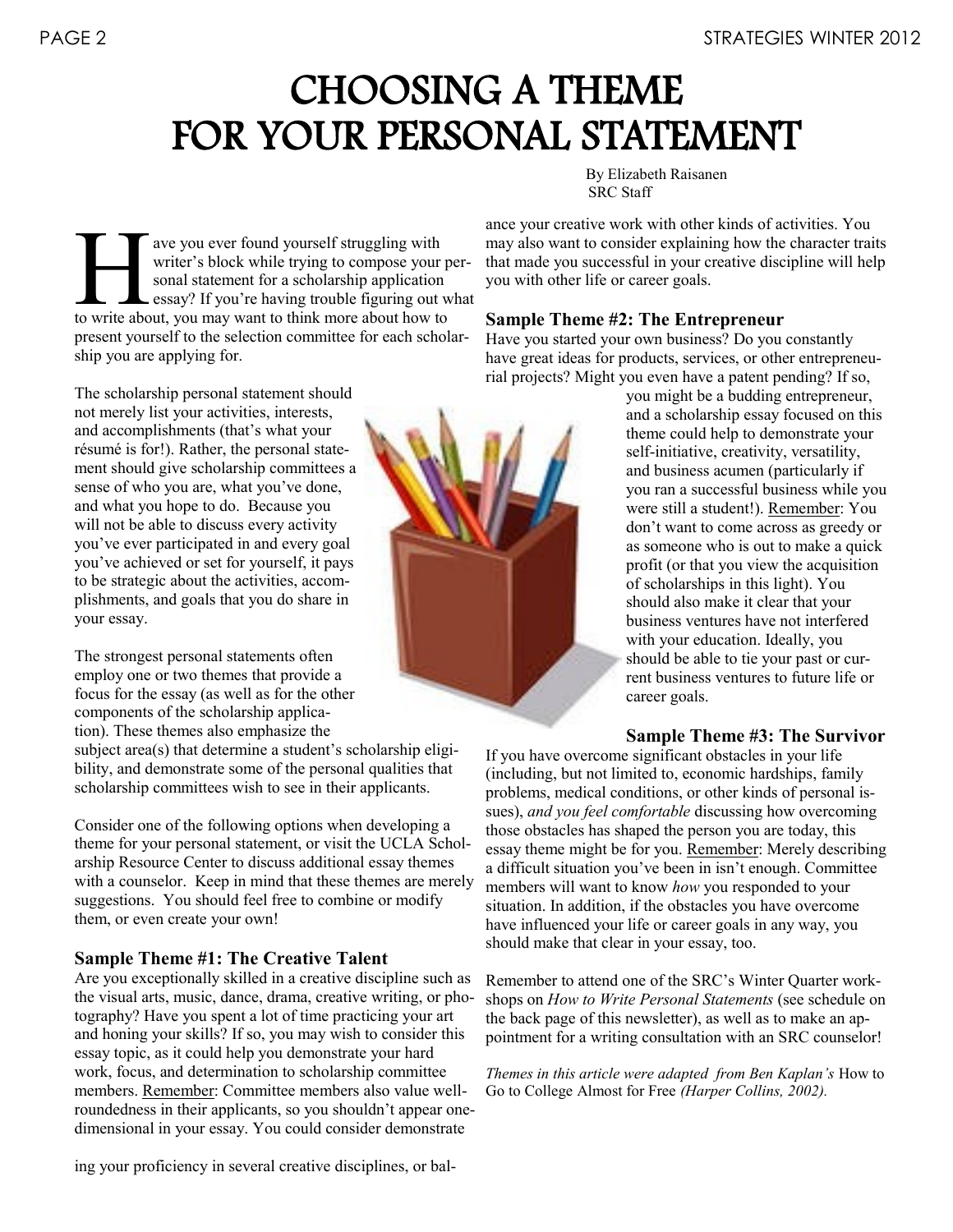

**Myth #1:** *"I don't qualify for scholarships because I'm a non-traditional student."*

**Fact**: Being a non-traditional student (typically age 25 or above) should not discourage you from searching for scholarships. For one, undergraduate scholarships typically do not have age limits; and two, there are many scholarship organizations and resources that are tailored just for this group! Here is a short list of such scholarship opportunities:

> Adult Students in Scholastic Transition Scholarship (ASIST)—13 scholarships ranging from \$2k to \$10k

> > *http://www.executivewomen.org/ scriptcontent/aboutus/scholarship.cfm*

Kazimour Scholarship—two scholarships available at \$500 annually, awarded by Association of Nontraditional Students in Higher Education (ANTSHE)

*http://antshe.org/kazimour.htm*

Jeannette Rankin Foundation—grants for women over age 35

*http://www.rankingfoundation.org*

UCLA Bernard Osher Re-entry Scholarship for students ages 25-50 \$5,000 for two years *http://www.scholarshipcenter.ucla.edu/ DUE/Transfer.html*

**Myth #2***: "I don't apply for scholarships because doing so takes too much time and effort."*

**Fact**: While it is true that winning scholarship materials cannot be created overnight and genuine effort is needed on your part, the scholarship application process is wholly manageable and less time-consuming than you think. It's all about steering clear of the need to re-invent the wheel and building instead on what you already have. Once you invest the necessary time and energy into submitting a strong scholarship application, you can then recall, reuse, and revise the material from this document for other scholarships you apply to in the future. In short, the more you apply, the easier it gets! And here's a fun statistic: If you have two completed scholarship applications, you are 60% on your way to completing ten more!

**Myth #3:** *"Scholarships are for those students with a long list of extracurricular activities."*

**Fact**: When it comes to scholarships, quality outweighs quantity. What scholarship committees look for is not so much the WHAT (a laundry list of extracurricular work or services), but the HOW (the significance that the extracurricular work has for you and what that says about your character, interest, or passion). Do not let the lack of extensive volunteer, leadership, or other social activities get in the way of applying for scholarships. It's likely that you already have an extracurricular background or experiences that set you apart from the scholarship application pool and don"t realize it. Come by the SRC, and we can brainstorm together to mine your extracurricular gold!

Sources: Ben Kaplan"s *How to Go to College Almost for Free*; www.fastweb.com/college-scholarships /articles/49-five-scholarship-myths

Join our fan page on Facebook/uclasrc to get alerts on upcoming scholarships! Also, follow us on Twitter @UCLASRC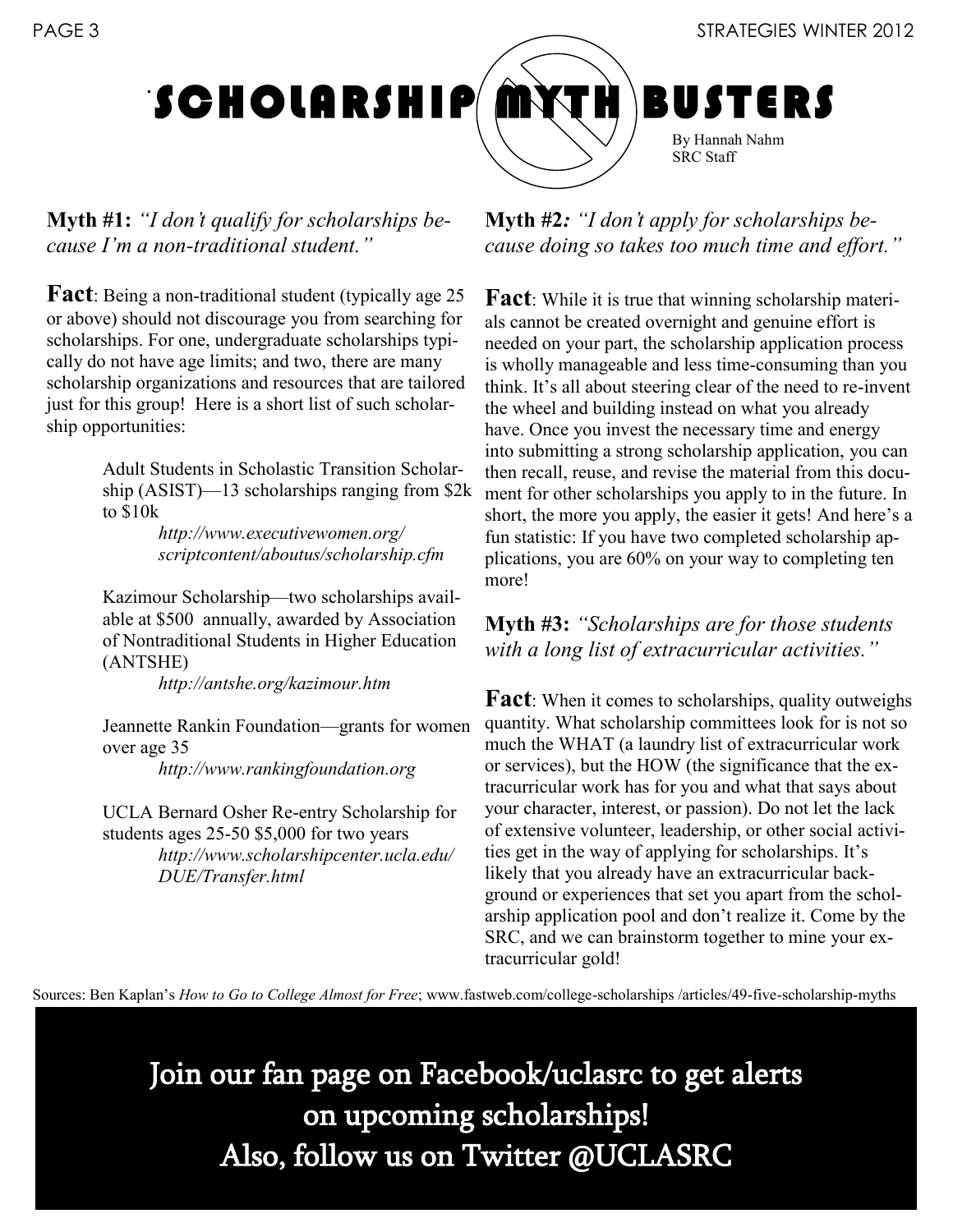# INTERVIEW WITH SCHOLARSHIP WINNER ANGELA SANCHEZ

By Francesca Marx SRC Staff

*What is your major? What is your year in school?* History major, English and Education minors. I'm a third-year.

#### *What scholarship(s) did you win?*

For my third year, I continue to rely on scholarships I earned in my freshman year: the Alumni Scholars Club Scholarship and the Americana Spirit of American Youth Scholarship. I've also reapplied annually to the AAP Scholarship, College Honors Scholarship, Financial Aid Office Scholarship (open for multiple

scholarships), and Hispanic Scholarship Fund Scholarship.

#### *What motivated you to apply for the scholarship(s)?*

Financial difficulty at home and therefore no ability to make a substantial contribution to my academic fees. Also, a strong desire to graduate with minimal loans.

#### *When did you begin to prepare for the scholarship process?*

Initially, at the same time I applied for college in my senior year of high school. The scholarships I earned

then continued to help me out at UCLA .Thereafter, I learned of other scholarships through on-campus programs I was already involved with (AAP and Honors Collegium). When I learned of the SRC in January of my freshman year, I quickly encompassed that in my itinerary of doors to knock on for scholarship leads.

#### *How much time would you estimate that you spent looking for scholarships?*

Looking for scholarships: About less than 5 hours a quarter. Actually working on the scholarship process: No less than 10 hours a quarter. Essay writing and modification were the most time-consuming.

#### *What were the most difficult and easiest aspects of applying for scholarships?*

The most difficult aspect is the essay writing. The easiest is hitting "send" or stapling the application and handing it in. The overall "leg-work" of the process (running around and getting transcripts, enroll-



ment verification, etc.) falls somewhere in the middle. The most enjoyable part is the follow-up with the donor.

#### *How did you prepare your recommenders to write letters on your behalf?*

I went to office hours! I also participated in class. I was no stranger to the professors or counselors I approached for letters of recommendation. When I asked them for letters of recommendation, they had no qualms about saying yes and I provided them with

> my résumé and a list with descriptions of my on-going activities. I always made an effort to give my correspondents 2-3 weeks' advance notice; however, on the off-occasion when I found a scholarship only one week before the deadline, they knew me well enough to still agree to write a letter.

#### *What role did the SRC have on you finding out about and/or winning this scholarship?*

Walking into the SRC, the first thing that hits anyone is the order. Binders row the shelves providing a wealth of information on scholarships tailored to

students. The SRC is a fantastic resource in not only finding scholarships but also having a kind and patient staff. It was always easy to schedule an appointment and reschedule when necessary. The SRC staff, especially Valerie Shepard and Francesca Marx, were instrumental in reviewing and proofreading my essays. I have no doubt that because of their attention my success has been possible.

#### *What benefits do you anticipate from winning?*

Scholarships aren't just financial-aid, they're connections. I still keep in touch with my previous donors and those who have tipped me off to scholarship sources in the first place. When you apply for a scholarship, it's not about seeing dollar signs but seeing the people who provide the support. There are valuable opportunities for internships, mentorrelationships, and general networking with truly considerate people.

*(continued on page 5)*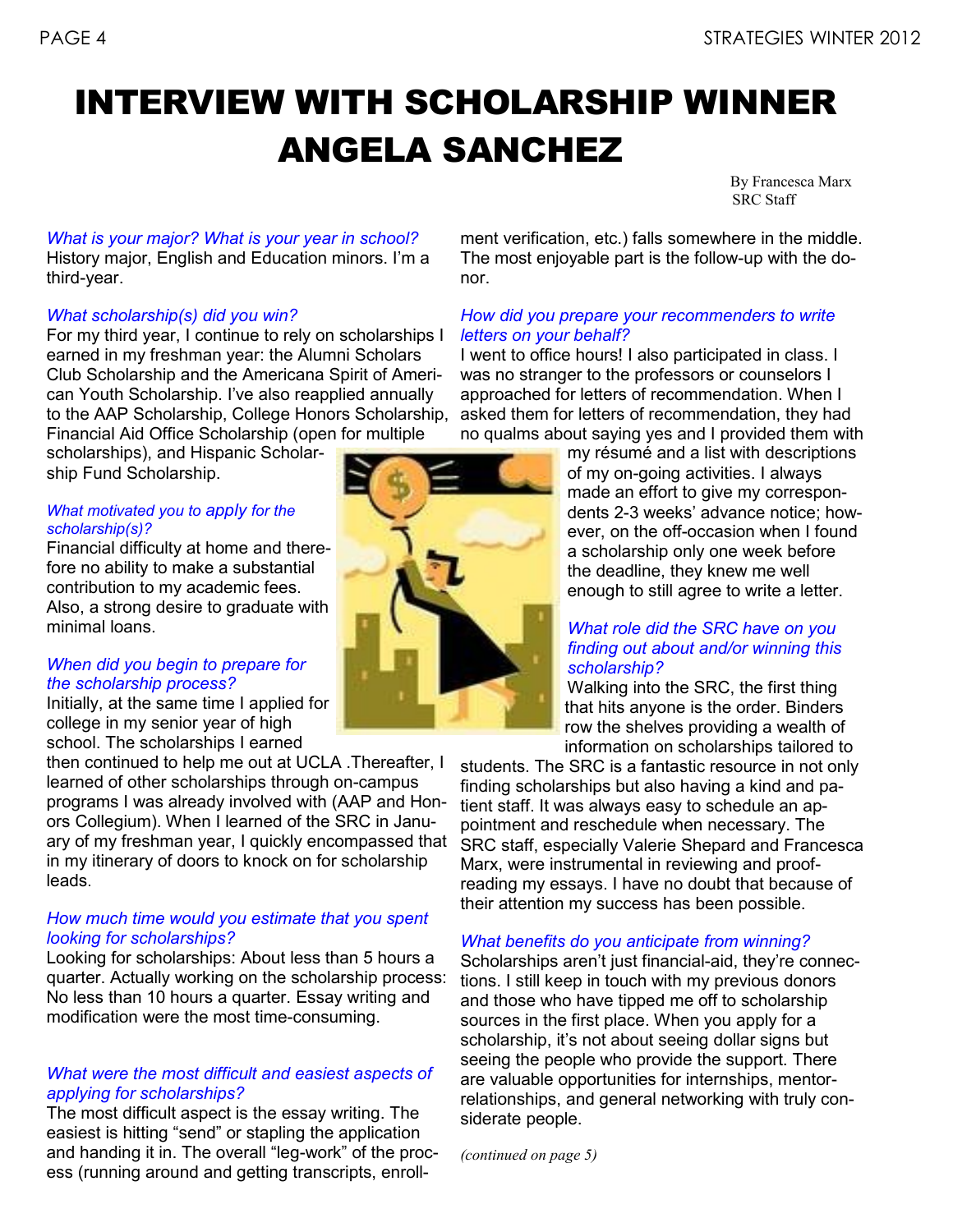#### *What advice do you have for other UCLA students who apply for scholarships?*

There's this myth that only minorities or the financially needy receive scholarships. The reality is that the diligent earn scholarships. A great deal of personal effort goes into the scholarship process, not just in terms of essay writing, but in personal grooming throughout the school year (i.e. meeting professors, community service, grade maintenance). That first step to earning a scholarship, taking the initiative to at least put one's effort forward, is entirely in the hands of the applicant. There's also the self-defeating mentality of "why try?" if the student hasn't previously won any scholarships. Why try? What is there to lose? You don't know until you try.

Also, it's important to remember that applying for scholarships isn't a singular event that mounts into one mad scramble a year. It's a culmination of the year's efforts – maintaining a strong GPA, participating in community service, getting involved – that goes into one mad scramble at key times of the year.

**The SRC would like to thank Angela for sharing her story. Congratulations, Angela!** 

# **Angela's Tips for Winning College Cash:**

- $\sqrt{ }$  Apply for as many scholarships as you can.
- $\sqrt{\phantom{a}}$  Fight the self-defeating mentality of "why try" because you have nothing to lose and much to gain.
- $\sqrt{ }$  Stay organized! Keep a record of all the scholarships that are due by month and try to submit applications a couple of days before they are due.
- $\sqrt{\phantom{a}}$  Although there's a myth that only the financially needy receive scholarships, the reality is that it's the diligent students who earn scholarships.
- √ Attend office hours and participate in class.
- √ Give your recommenders at least 2-3 weeks advance notice before a letter is due.
- $\sqrt{\ }$  Consider scholarships not just as financial aid but as connections, and keep in touch with your donors.



### **COME JOIN OUR SPECIAL EVENT SPONSORED BY ORL ON TUESDAY JANUARY 17th, 7 PM @ NORTHWEST CAMPUS AUDITORIUM!**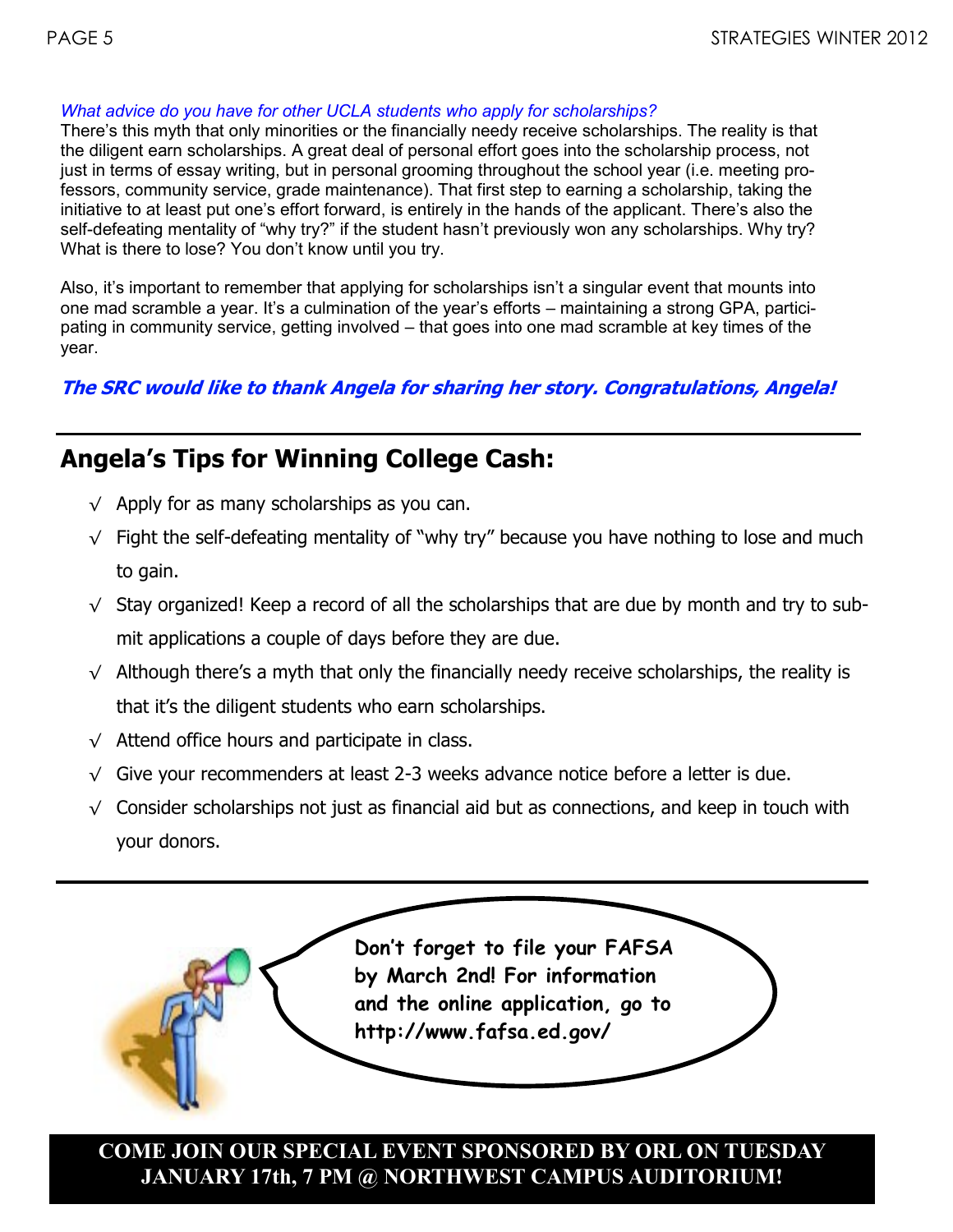# Double-Tasking: Time and Energy– Saving Ways to Fit Scholarship Applications into Your Schedule

By Katherine Webster SRC Staff

There's a lot to think about as a college student: y have classes to attend, papers to write, labs and here's a lot to think about as a college student: you problem sets to finish, clubs to participate in, internships or jobs to work, and sometimes you even have to think about preparing for post-graduate study (like med school, law school, or graduate school) while you are still a full time undergraduate student. How are you

going to find time to apply for scholarships in the midst of all of that? One thing that we recommend is "double-tasking"-- or working on projects and activities that can help you work toward at least two goals at once. Here are a few ideas about how to get started.

**Revisit Your UC Application:** This tip is especially for students in their first year at UCLA. If you are a freshmen or a junior transfer, you probably have a recent personal statement at your fingertips already because you were required to submit one along with your UC application.

You can also make this essay work as part of your scholarship portfolio. Take it out, dust it off, and think about ways that you can update it now that you've been in school for a quarter or two. Chances are that you have a lot of work done on a very good scholarship essay already.

**Work on Standardized Personal Statements and Statements of Purpose:** If there are any lulls in your academic schedule (early in the quarter or just after midterms, for instance), you might want to use these times to work on a standard personal statement and a statement of purpose. These are the two most common types of essays that scholarship applications require. While it's not always possible to use the exact same essay for multiple scholarship applications, if you spend time when you can developing a few strong core samples of writing, you can quickly and easily modify your essays and keep submitting applications even when it's crunch time. And remember, the SRC gives helpful workshops each quarter on writing personal statements!



**Make Course Assignments Work Double-Time:** 

Many scholarships and awards out there are projectbased or essay-based-- and sometimes you can use assignments that you've completed for your UCLA courses as the basis for your applications. Many departments on campus offer scholarships for academic work completed in the course of the school year: the English

> department, for example, offers an award for the best essay written by a student in the 10-series. If you are asked to develop your own topic or project for a class, you might also use this as an opportunity to add to your scholarship application portfolio. The ASAE (American Society of Agricultural Engineers, asae.org) runs a contest with monetary prizes every year for the best submissions of engineering projects that are related to agriculture-- you might be able to work on a project for an Engineering class that would

satisfy requirements for both the course and the contest.

**UCLA Campus Programs:** There are lots of programs on campus that allow you to do two things at once, so to speak. Interested in getting involved in the community, but don't have the time to fit extra-curricular service into your academic schedule? Check out the Center for Community Learning (www.ugeducation.ucla.edu/ communitylearning/), an office on campus that can help you get academic units for internships and volunteer work. The Undergraduate Research Centers (there's one for Humanities and Social Sciences and another for Life and Physical Sciences, [http://](http://www.ugeducation.ucla.edu/ugresearch/) [www.ugeducation.ucla.edu/ugresearch/\)](http://www.ugeducation.ucla.edu/ugresearch/) also offer great

opportunities. If you are accepted into one of their programs, you get the chance to work with a professor on a project or in a lab, and you get some funding, too! These are also great ways to make connections with potential future letter-writers and to gain experience in a field that you could pursue in post-graduate study or in your post-grad professional life.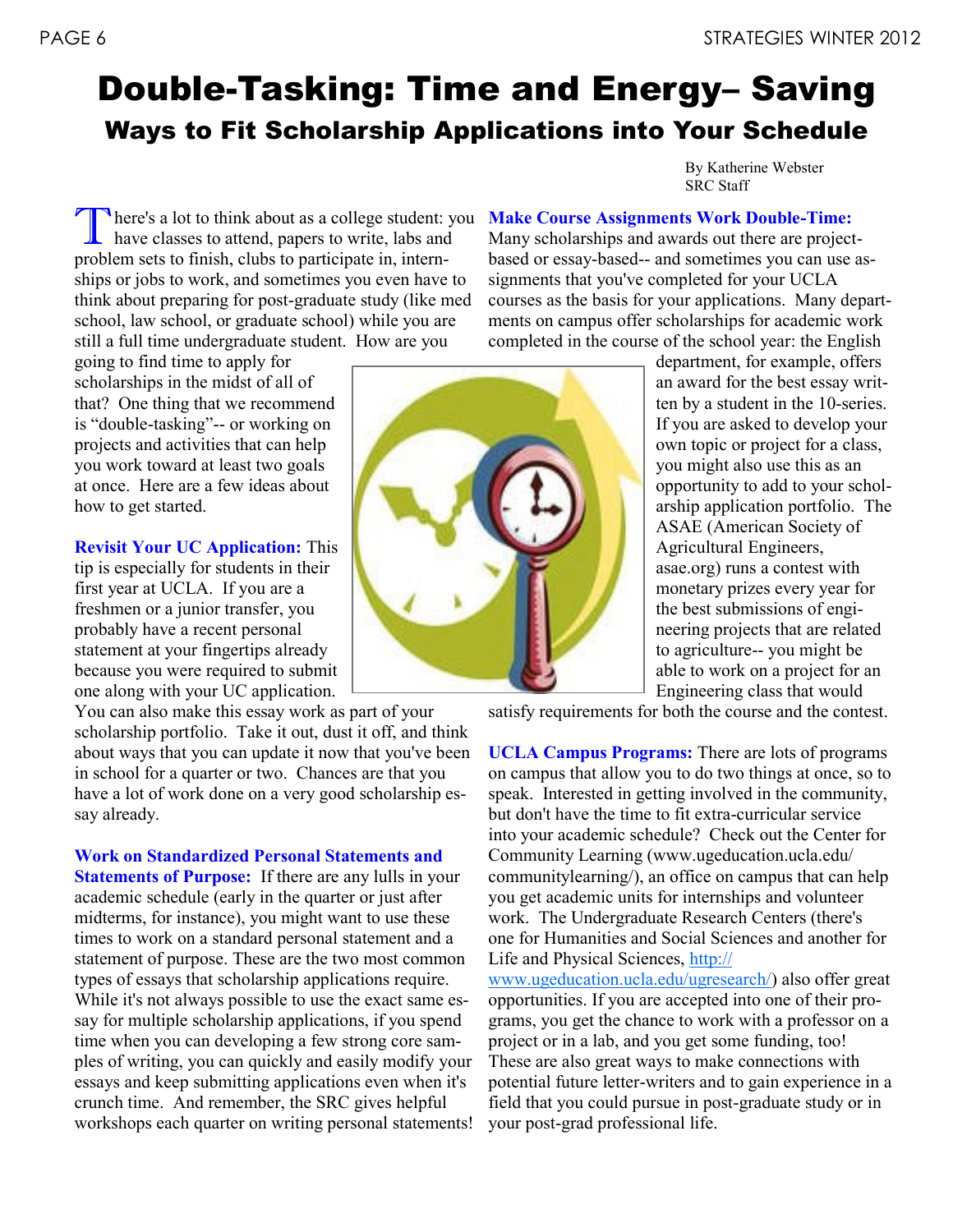**Search** the scholarship databases listed under the "Scholarship Search" tab on our website (www.scholarshipcenter.ucla.edu).

**Counseling** about scholarship strategies is available in our office anytime we are open (M-F 11-6). Our staff of scholarship experts is friendly and always eager to help.

alf-hour appointments are offered for one-on-one help with planning your applications to specific scholarships and for editing your scholarship essays.

**Our website** offers a list of UCLA scholarships with a wide array of links to important resources and information about scholarships, financial aid and internet tools.

**Library resources for scholarships** are just as important as internet resources, and our office contains an updated library of quality scholarship books.

**Announcements of specific scholarships** go out frequently to every student who signs up for the SRC Group under the 'Groups' tab of my.ucla.edu.

**Read** scholarship criteria carefully so that you understand the eligibility requirements and don't waste time applying for scholarships for which you don't qualify.

S**ecurity from scholarship fraud requires careful attention** to the details of what a particular scholarship requires—if you are ever uncertain or uncomfortable about a sketchy scholarship offer, come see our staff for advice.

**Handwritten applications look unprofessional—if you** apply for a scholarship that does not allow an online application, make an appointment to use our typewriter.

**Indices in our scholarship books** organize the scholarships into many different categories that help make your scholarship search far more efficient.

**Proofreading services** are available for the final drafts of your scholarship applications—be sure to give our staff at least 24 hours before the deadline!

**Scholarship bulletin board listings** can be found in the hallway outside our office—listings are organized by academic division, date, and other categories.

**(7 Habits** *continued from page 1)*

# **Habit 5: Read Applications Carefully.**

Most scholarship applications yield important insights into the kind of student the scholarship organizations want to award, if you read them carefully. Some will even describe the basis on which they will evaluate your essay(s). It is also a great idea to go beyond the application and do some research on the people and/or organization offering the scholarship. What are their backgrounds and interests? What is their mission? They are probably looking to award a student who complements these.

# **Habit 6: Seek Help.**

Highly effective scholarship applicants are not islands unto themselves. They ask other people to read and critique their scholarship essays. At UCLA, they especially take advantage of the writing support on scholarship essays offered by the Scholarship Resource Center, and make appointments with staff members to help brainstorm for their essays and review drafts.

# **Habit 7: Keep Tinkering.**

You can always improve your application and your profile. While it is a good idea to recycle scholarship essays to cut down on your workload, keep looking for improvements you can make to those old essays. If your community service record seems too minimal to apply for many scholarships, consider joining a community service– oriented student group that appeals to you.

> *Have you won a scholarship with the help of the SRC? If so, we'd love to hear from you! Send us an email at src@college.ucla.edu or give us a call at 310.206.2875.*